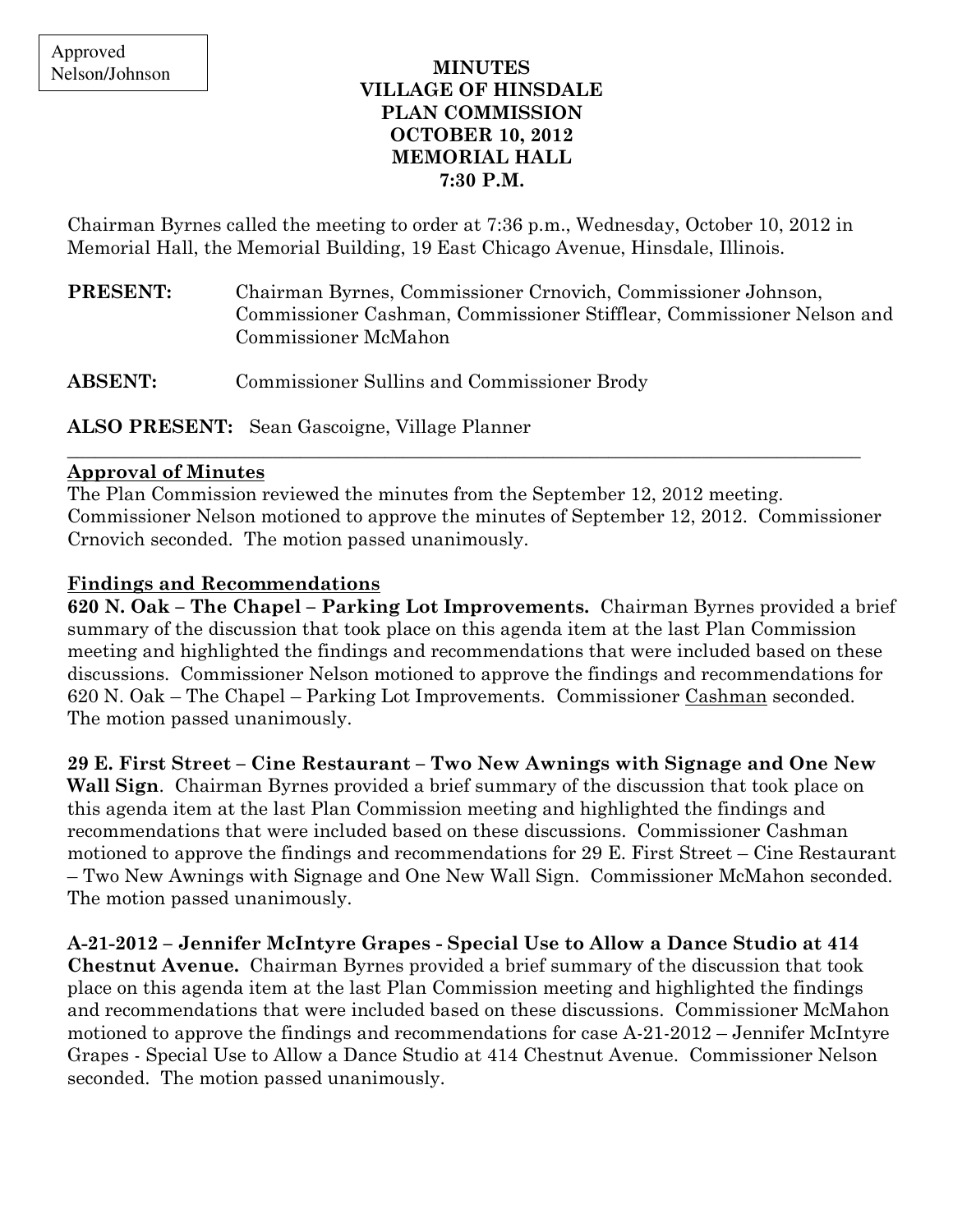### Scheduling of Public Hearings

A-32-2012 – Matthew Scarpelli – Special Use to Allow a Musical Tutoring Service at 28 E. Hinsdale Avenue

Chairman Byrnes stated this public hearing would be scheduled for November 14, 2012.

#### Exterior Appearance/Site Plan Review 40 S. Clay – Village Children's Academy – New Fence for Children's Play Area

Chairman Byrnes introduced the case and asked if the applicant was present.

Rob Tullis introduced himself and summarized the request, which included the installation of a new decorative aluminum fence for the existing daycare.

General discussion ensued regarding the proposal and the location, material and color of the fence.

Commissioner Nelson motioned for the approval of Exterior Appearance for the new decorative fence at 40 S. Clay. Commissioner Cashman seconded. The motion passed unanimously.

Commissioner Cashman motioned to disapprove the Site Plan for the new decorative fence at 40 S. Clay. Commissioner Crnovich seconded. The motion failed and the site plan was approved unanimously.

# 125 S. Vine – Zion Lutheran - Major Adjustment to the approved Planned Development to allow a Music School and Tutoring Services as Permitted Uses.

Keith Larson introduced himself and summarized the request, which included the allowance of a music school and tutoring service at the subject property. He explained the specifics regarding the proposal, including typical hours and days of operation and indicated that the uses exist but they became aware that they were required to get additional approvals to allow them.

Ryan Miller introduced himself and summarized the proposal for the music school. He indicated the hours would generally be from 3 p.m. to 8:30 p.m. and that there would be approximately 4-5 students per teacher maximum.

Commissioner Stifflear questioned how the school became aware of the available space.

Mr. Miller explained how they became aware of the site and that it wasn't marketed or solicited.

General discussion ensued regarding the existing uses, its current capacity and future intentions of the church.

Commissioner Crnovich explained that several churches operate similar uses and complimented the church for reaching out to the neighbors.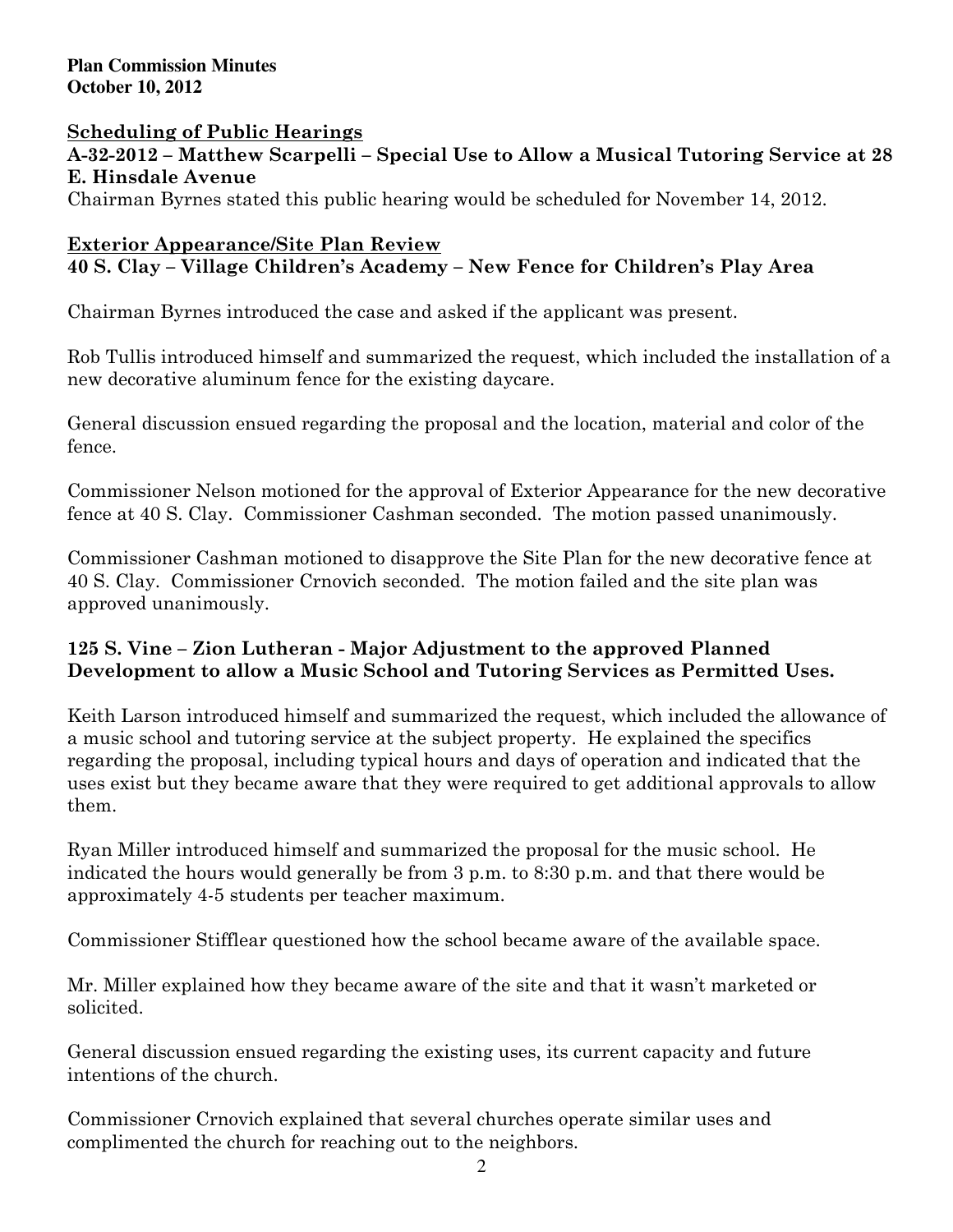Chairman Byrnes confirmed that the applicant felt they had adequate parking.

Mr. Larson handed out a parking study and explained there was plenty of parking.

Mr. Gascoigne stated that the primary intention of sending this back to the Plan Commission was to provide the neighbors notification and that he wanted to confirm for the record that the applicant had provided the documentation certifying that mailing.

General discussion ensued regarding the parking as well as the existing single family homes which were part of the existing Planned Development.

Commissioner Johnson mentioned a letter provided by a resident and clarified specifics regarding the tutoring service.

Commissioner Crnovich expressed concern with single-family homes being part of the Planned Development.

Chairman Byrnes asked if the Commission was required to place conditions on approvals like this, to establish restrictions.

Mr. Gascoigne explained that they were not required to, but if the Commission felt it was appropriate they were certainly permitted to.

Chairman Byrnes explained that he didn't see a need to place restrictions and wanted to confirm there was no requirement to do so.

Commissioner Stifflear stated that while he didn't have any concerns with this request, he expressed concerns with the potential for requests of different uses slowly filling the school over time.

Mr. Larson explained that it wasn't their intent to bring forward any uses that wouldn't be appropriate for a school setting, but that any proposed uses would need to follow this same protocol and appear in front of the Board and/or Commission.

General discussion ensued regarding the single family uses and Mr. Larson explained that it would be a reasonable goal to try and get those back to a single family zoning district, especially if that was a desire of the Village.

Commissioner Cashman confirmed that a school would still be permitted there, should it ever find itself vacant again.

Mr. Gascoigne confirmed that they could certainly do that going through the same adjustment process.

Commissioner Cashman and Commissioner Johnson both confirmed that they felt these uses were ideal and were in line with what was intended for the building.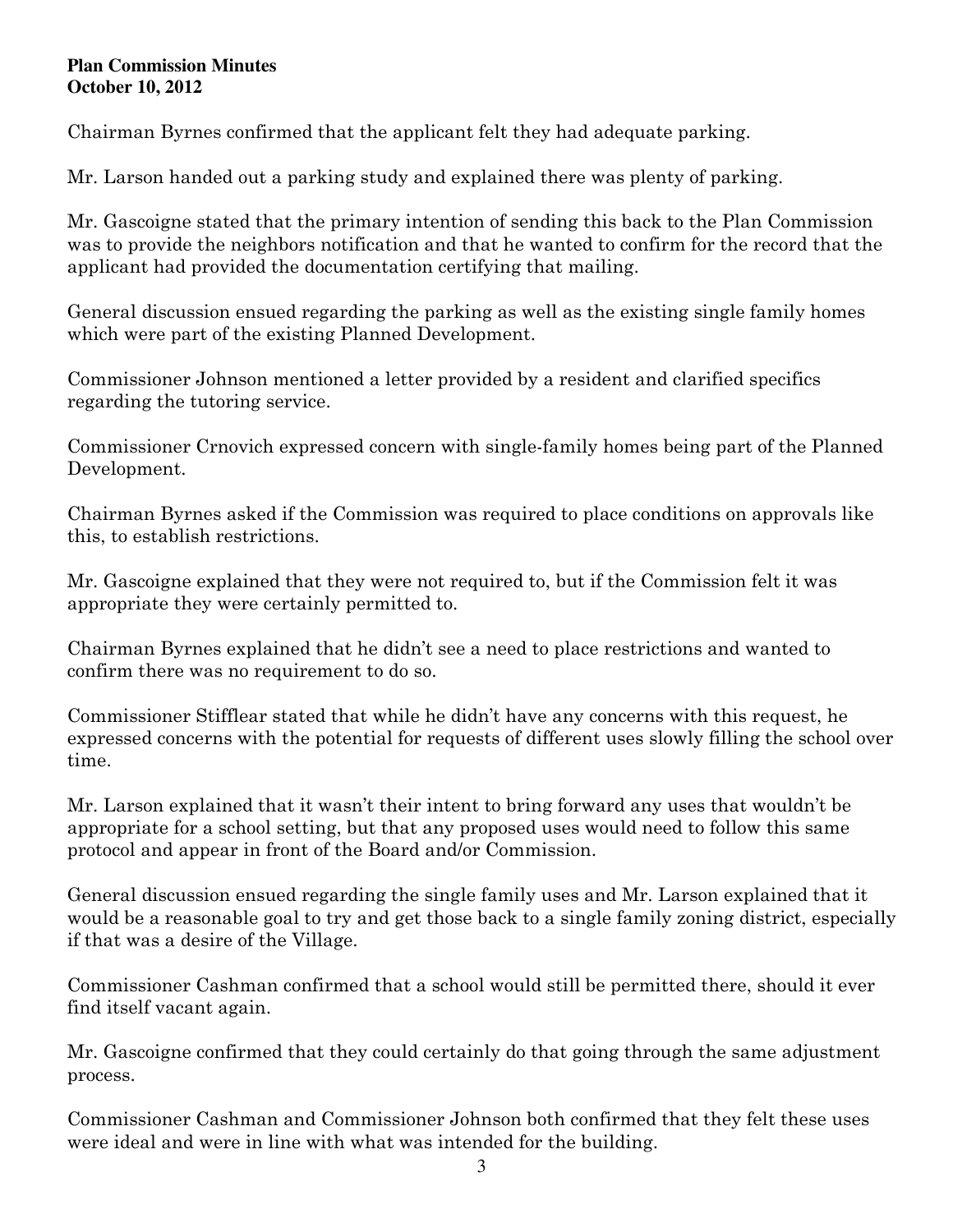General discussion ensued and Commissioner Stifflear indicated that he would like to see the minutes reflect that the uses are very similar to the original request and that he would have a much different opinion if the proposed uses were anything other than educational.

Chairman Byrnes stated that he didn't see the need to place conditions or restrictions on these uses and the Commission agreed.

Commissioner Nelson motioned for the approval of a Major Adjustment to the approved Planned Development to allow a music school and tutoring service at 125 S. Vine Street. Commissioner Cashman seconded. The motion passed unanimously.

# Public Hearings

## A-25-2012 – Village of Hinsdale – Text Amendment to Section 9-106 as it relates to Political Signage. (Transcript of the following Public Hearing on file.)

Chairman Byrnes opened the public hearing, introduced the case and asked the Village to summarize the request.

Mr. Gascoigne summarized the request and explained why the changes were being proposed.

Michael Marrs, Village Attorney, introduced himself and expanded on Mr. Gascoigne's summary. He explained the additional requirements the Commission may want to address and suggested some discussion points to consider as part of their deliberations.

General discussion ensued regarding the different variety of yard signs, how they are categorized and how those allowances should be compared to political signs.

The Commission discussed requirements in other municipalities, current requirements for similar temporary signs in the Village and how the new restrictions should be applied to Hinsdale's definition. As a result they agreed that a restriction of one sign per candidate or issue was appropriate and that the allowance for private sale signs be reduced to four square feet to be consistent with other temporary sign restrictions.

Commissioner Nelson motioned for the approval of a Text Amendment to Section 9-106 as it relates to Political Signage with the conditions that the signs be restricted to one sign per candidate or issue and the reduction of private sale signs from six square feet to four. Commissioner Cashman seconded. The motion passed unanimously.

## A-26-2012 – Village of Hinsdale – Text Amendment to Section 11-604 as it relates to Site Plan Approval.

Chairman Byrnes opened the public hearing and summarized the request.

Commissioner Nelson motioned for the approval of a Text Amendment to Section 11-604 as it relates to Site Plan Approval. Commissioner Crnovich seconded. The motion passed unanimously.